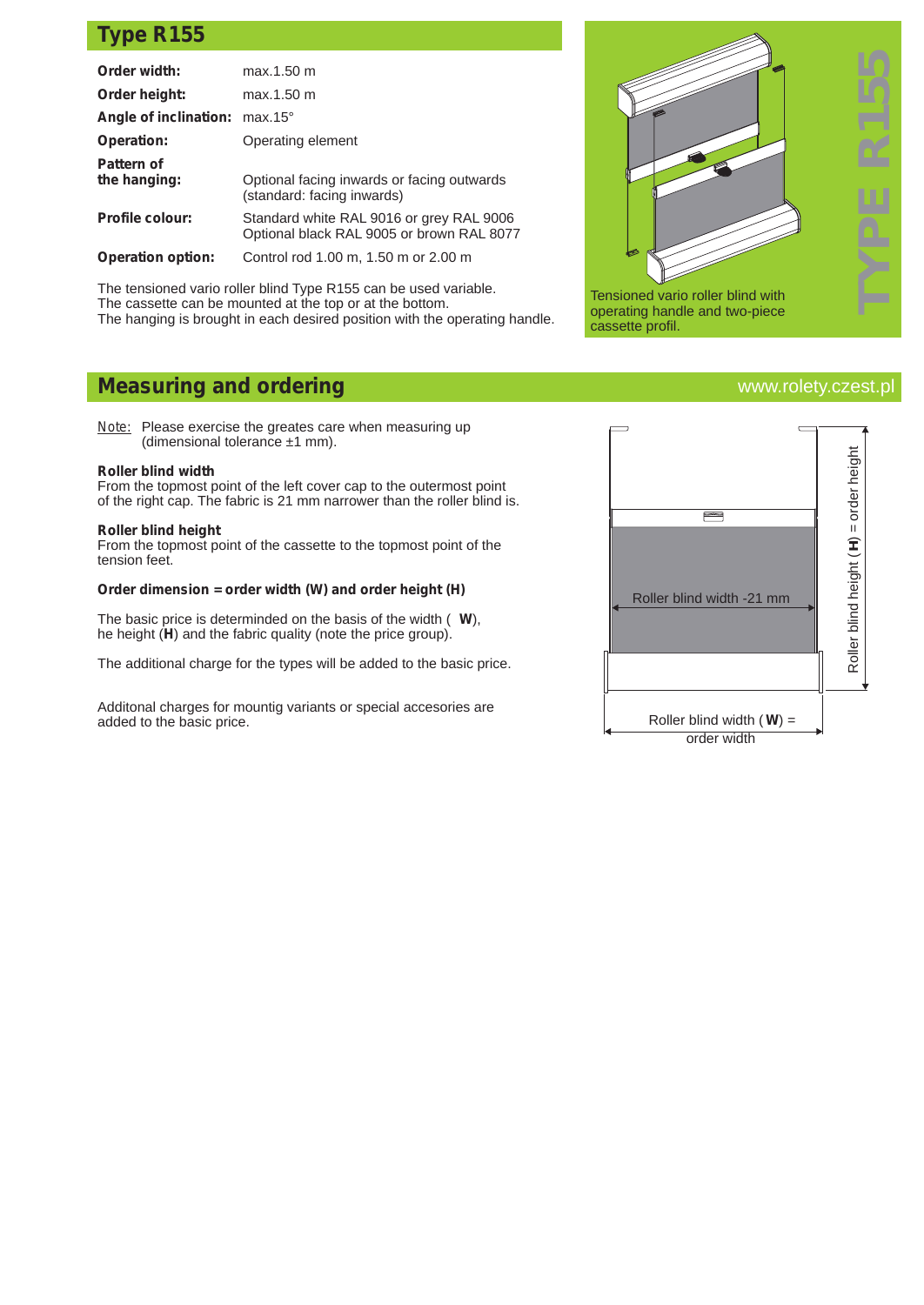# **Guide profile Type R155**

The **guide profile one-piece**is available as an equipment option for Type R155. The closing profile of the hanging (on request with tight brushes) runs in the guide profile. The fabric of the hanging extends into the guide profile on both sides. In this way the light gap at the side is covered in the optimum manner. (Max. angle of inclination 15°.)

**Colour (profile):** Matches the cassette colour.

| <b>Accessories:</b> | Moulding for closing profile with tight brushes,     |
|---------------------|------------------------------------------------------|
|                     | tight brushes for closing profile of the hanging.    |
| <b>Mounting:</b>    | The profile is mounted on the wing of the window, on |

the frame, on the wall or in the window jamb. *Note: If mounted in the window jamb, measure the reveal at several points to determine the exact dimensions. The cassette and the guide profile must be mounted parallel and perpendicular.*



## www.rolety.czest.pl



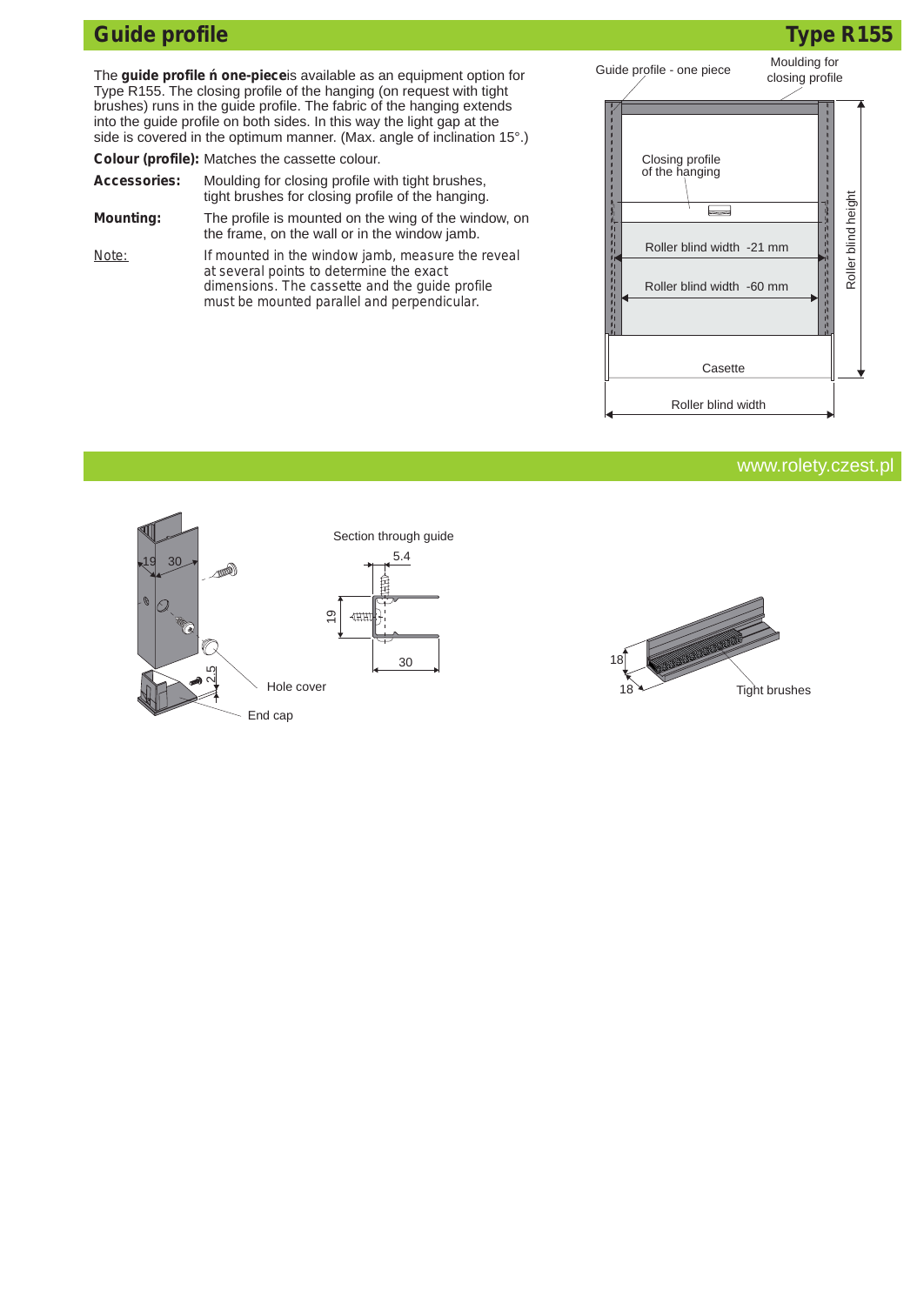



## www.rolety.czest.pl





## *Note:* Holes may only be drilled in the marks provided in the profile.